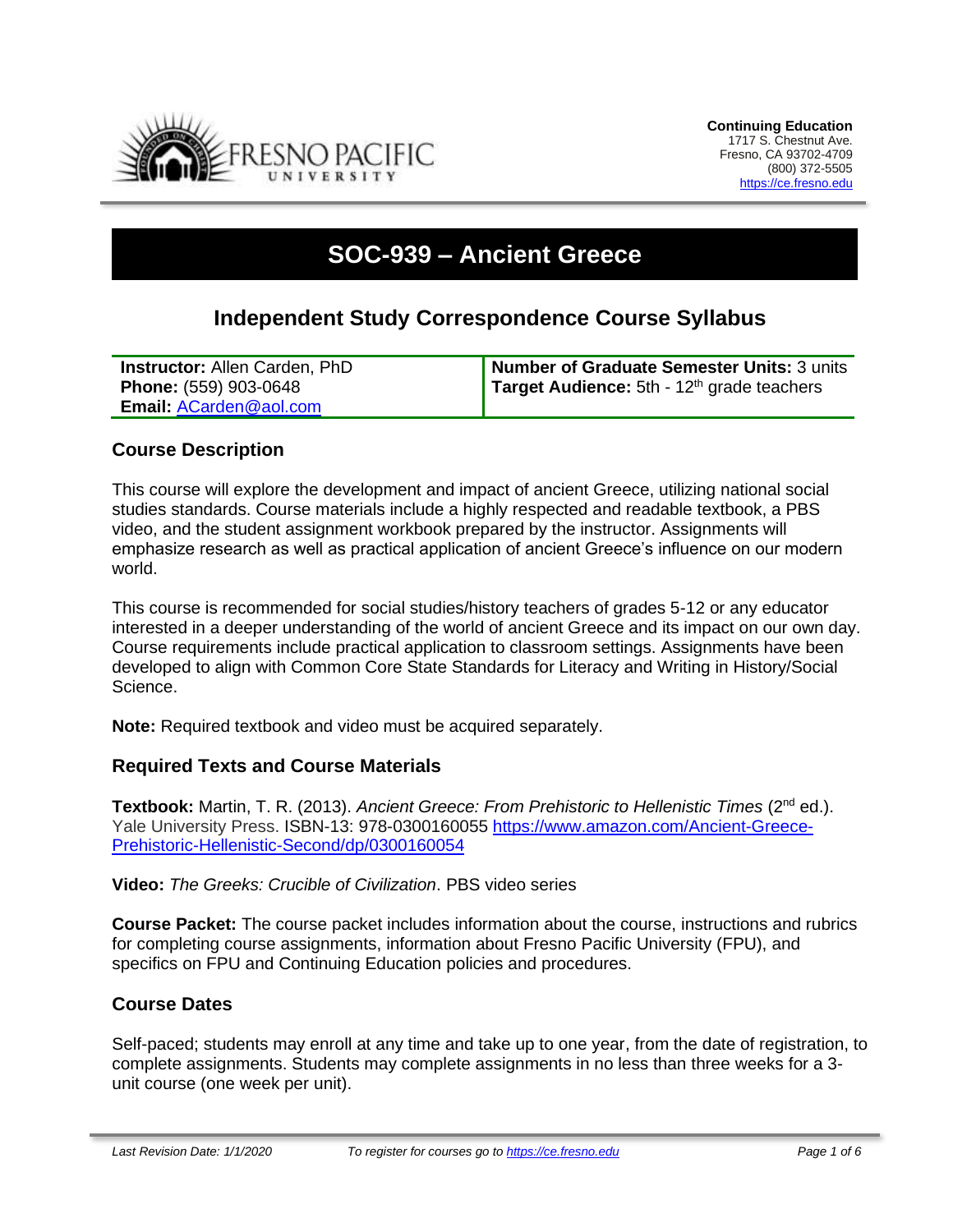# **National Standards Addressed in This Course**

# **National Board for Professional Teaching Standards (NBPTS)**

[\(http://www.nbpts.org/standards-five-core-propositions/\)](http://www.nbpts.org/standards-five-core-propositions/)

First published in 1989 and updated in 2016, *[What Teachers Should Know and Be Able to Do](http://www.accomplishedteacher.org/)* articulates the National Board's Five Core Propositions for teaching. The Five Core Propositions comparable to medicine's Hippocratic Oath — set forth the profession's vision for accomplished teaching. Together, the propositions form the basis of all National Board Standards and the foundation for National Board Certification. Course assignments have been designed so students can demonstrate excellence against these professional teaching standards whenever possible.

- Proposition 1: Teachers are committed to students and their learning
- Proposition 2: Teachers know the subject they teach and how to teach those subjects to students
- Proposition 3: Teachers are responsible for managing and monitoring student learning
- Proposition 4: Teachers think systematically about their practice and learn from experience
- Proposition 5: Teachers are members of learning communities

#### **National Council for the Social Studies (NCSS Bulletin 89)**

Based on curriculum standards for social studies as articulated by the National Council for the Social Studies (NCSS Bulletin 89), the course content is woven around six of the ten "social studies thematic strands" of (1) culture; (2) time, continuity, and change; (3) people, places, and environments; (4) individuals, groups, and institutions; (5) power, authority, and governance; and (6) science, technology, and society.

# **Continuing Education Program Student Learning Outcomes**

| CE <sub>1</sub> | Demonstrate proficient written communication by articulating a clear focus,<br>synthesizing arguments, and utilizing standard formats in order to inform and<br>persuade others, and present information applicable to targeted use.                                    |
|-----------------|-------------------------------------------------------------------------------------------------------------------------------------------------------------------------------------------------------------------------------------------------------------------------|
| CE <sub>2</sub> | Demonstrate comprehension of content-specific knowledge and the ability to apply it<br>in theoretical, personal, professional, or societal contexts.                                                                                                                    |
| CE <sub>3</sub> | Reflect on their personal and professional growth and provide evidence of how such<br>reflection is utilized to manage personal and professional improvement.                                                                                                           |
| CE <sub>4</sub> | Apply critical thinking competencies by generating probing questions, recognizing<br>underlying assumptions, interpreting and evaluating relevant information, and<br>applying their understandings to the professional setting.                                        |
| CE <sub>5</sub> | Reflect on values that inspire high standards of professional and ethical behavior as<br>they pursue excellence in applying new learning to their chosen field.                                                                                                         |
| CE <sub>6</sub> | Identify information needed in order to fully understand a topic or task, organize that<br>information, identify the best sources of information for a given enquiry, locate and<br>critically evaluate sources, and accurately and effectively share that information. |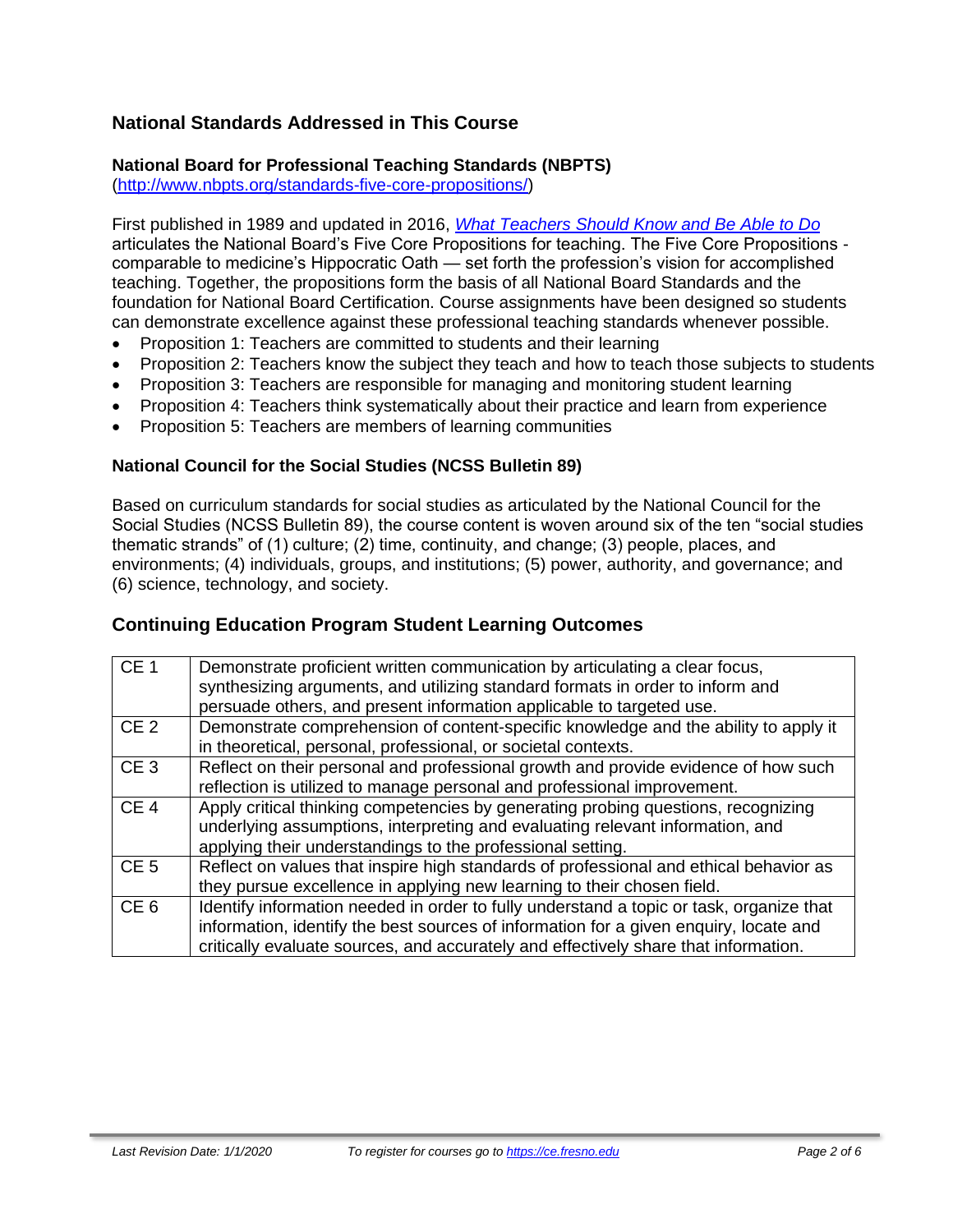# **Topics, Assignments, and Activities**

| <b>Module</b><br><b>Module Title</b> | <b>Module Assignments and Activities</b>                                        | <b>Points</b><br><b>Possible</b><br>for Each<br><b>Assignment</b> |  |  |
|--------------------------------------|---------------------------------------------------------------------------------|-------------------------------------------------------------------|--|--|
| <b>Module 1</b>                      | View and respond to the PBS video, "The Greeks:<br>Crucible of Civilization."   | 20 pts                                                            |  |  |
| Module 2                             | Read Ancient Greece and write chapter summaries<br>$\bullet$<br>and key points. | 30 pts                                                            |  |  |
| Module 3                             | Essay on Greek influence on Western civilization<br>$\bullet$                   | 10 pts                                                            |  |  |
| Module 4                             | Two biographical reports                                                        | 15 pts                                                            |  |  |
| Module 5                             | Movie review<br>$\bullet$                                                       | 10 pts                                                            |  |  |
| <b>Module 6</b>                      | Internet bibliography<br>$\bullet$                                              | 5 pts                                                             |  |  |
| Module 7                             | Research report on Alexander the Great<br>$\bullet$                             | 15 pts                                                            |  |  |
| Module 8                             | Develop and teach a lesson or submit two lesson<br>plans                        | 15 pts                                                            |  |  |
| Module 9                             | Summary and application                                                         | 5 pts                                                             |  |  |
|                                      | <b>TOTAL POINTS</b><br>125 points                                               |                                                                   |  |  |

# **Grading Policies, Rubrics, and Requirements for Assignments**

#### **Grading Policies**

- Assignments will be graded per criteria presented in the course rubrics.
- $A = 90-100\%$  and  $B = 80-89\%$ , (anything below 80% will not receive credit.)
- The discernment between an A or a B letter grade is at the discretion of the instructor based on the quality of work submitted (see course rubrics).
- Coursework falling below a B grade will be returned with further instructions.
- All assignments must be completed to receive a grade and are expected to reflect the quality that teacher-training institutions require of professional educators. If completed assignments do not meet this standard, students will be notified with further instructions from the instructor.

#### **Grading Rubrics**

| Grade        | Percentage | <b>Description</b> | <b>Rubric</b>                                                                                                                                                                        |
|--------------|------------|--------------------|--------------------------------------------------------------------------------------------------------------------------------------------------------------------------------------|
| $\mathsf{A}$ | 90-100%    | Excellent          | Meets all course / assignment requirements with<br>significant evidence of subject mastery and<br>demonstration of excellent graduate level<br>professional development scholarship. |
| B            | 80-89%     | Very Good          | Adequately meets criteria for all course/assignment<br>requirements - demonstrates subject competency                                                                                |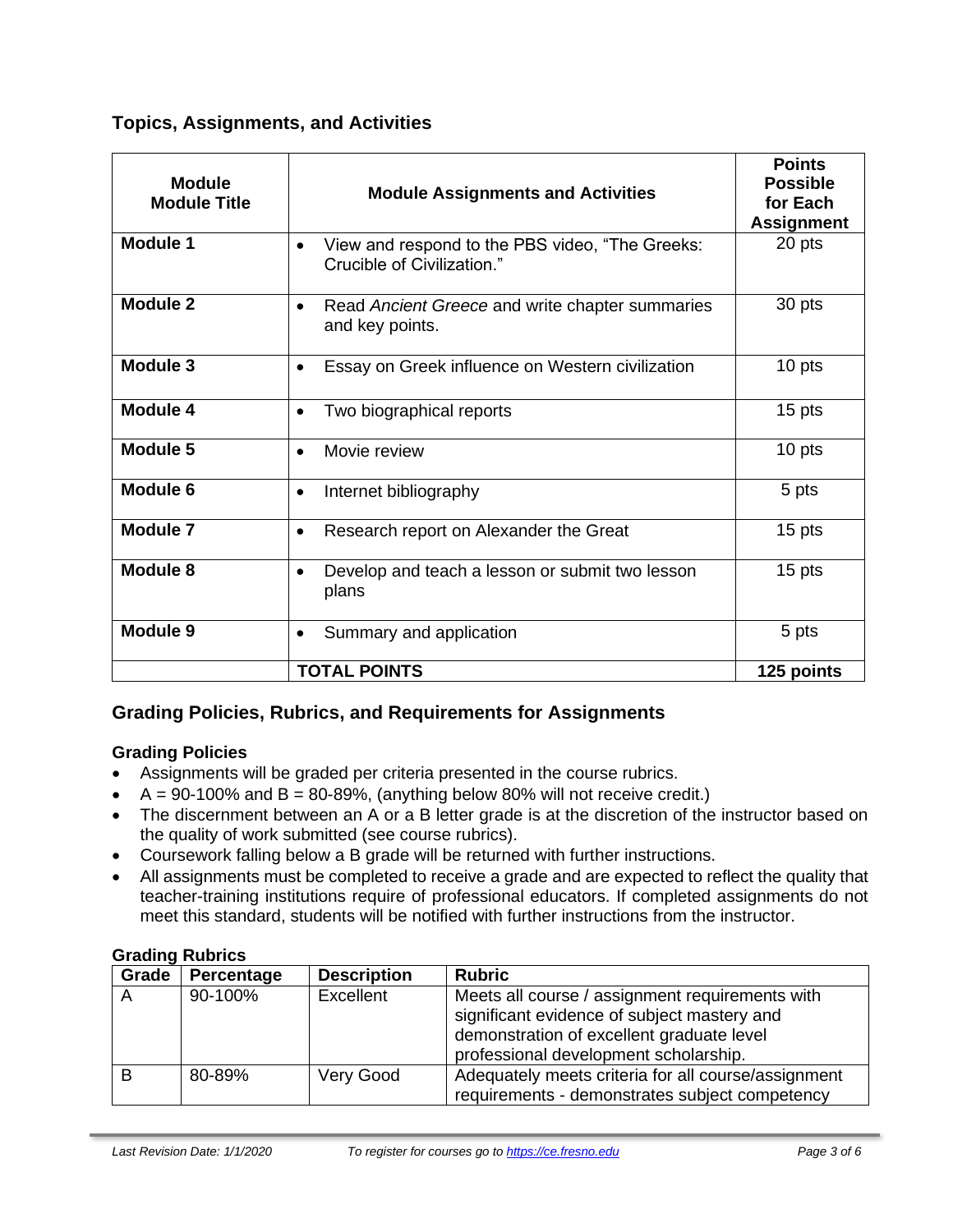|           |           |              | with very good graduate level professional<br>development scholarship.                                                                                                                          |
|-----------|-----------|--------------|-------------------------------------------------------------------------------------------------------------------------------------------------------------------------------------------------|
| <b>NC</b> | Below 80% | Unacceptable | Does not meet the minimum criteria for all<br>course/assignment requirements and demonstrated<br>little, if any, evidence of acceptable graduate level<br>professional development scholarship. |

#### **Writing Requirements**

- **Superior:** Writing is clear, succinct, and reflects graduate level expectations. Clearly addresses all parts of the writing task. Maintains a consistent point of view and organizational structure. Include relevant facts, details, and explanations.
- **Standard:** Writing is acceptable with very few mistakes in grammar and spelling. Addresses most parts of the writing task. Maintains a mostly consistent point of view and organizational structure. Include mostly relevant facts, details, and explanations.
- **Sub-standard:** Writing contains noticeable mistakes in grammar and spelling. Does not address all parts of the writing task. Lacks a consistent point of view and organization structure. May include marginally relevant facts, details, and explanations.

# **Lesson Plan Requirements**

- **Superior:** Instructional goals and objectives clearly stated. Instructional strategies appropriate for learning outcome(s). Method for assessing student learning and evaluating instruction is clearly delineated and authentic. All materials necessary for student and teacher to complete lesson clearly listed.
- **Standard:** Instructional goals and objectives are stated but are not easy to understand. Some instructional strategies are appropriate for learning outcome(s). Method for assessing student learning and evaluating instruction is present. Most materials necessary for student and teacher to complete lesson are listed.
- **Sub-standard:** Instructional goals and objectives are not stated. Learners cannot tell what is expected of them. Instructional strategies are missing or strategies used are inappropriate. Method for assessing student learning and evaluating instruction is missing. Materials necessary for student and teacher to complete lesson are missing.

# **Instructor/Student Contact Information**

This course requires a minimum of three contacts between the student and the instructor. The first contact point occurs after the student enrolls in the course. The instructor contacts the student by phone to welcome them to the course and Fresno Pacific University. The instructor provides an overview of the course, material, assignments, and expectations for successful completion of the course. This initial interaction also establishes a foundation for future interactions (via email or phone). The second interaction should occur when the student is approximately half-way through the course. The instructor can field any assignment questions and learn what has been most beneficial to the student so far. The final conversation occurs at the end of the course. This interaction provides a final check that all assignments have been completed, final grade request has been submitted, and answer any final questions or concerns.

# **Coursework Hours**

Based on the Carnegie Unit standard, a unit of graduate credit measures academic credit based on the number of hours the student is engaged in learning. This includes all time spent on the course: reading the textbook, watching videos, listening to audio lessons, researching topics, writing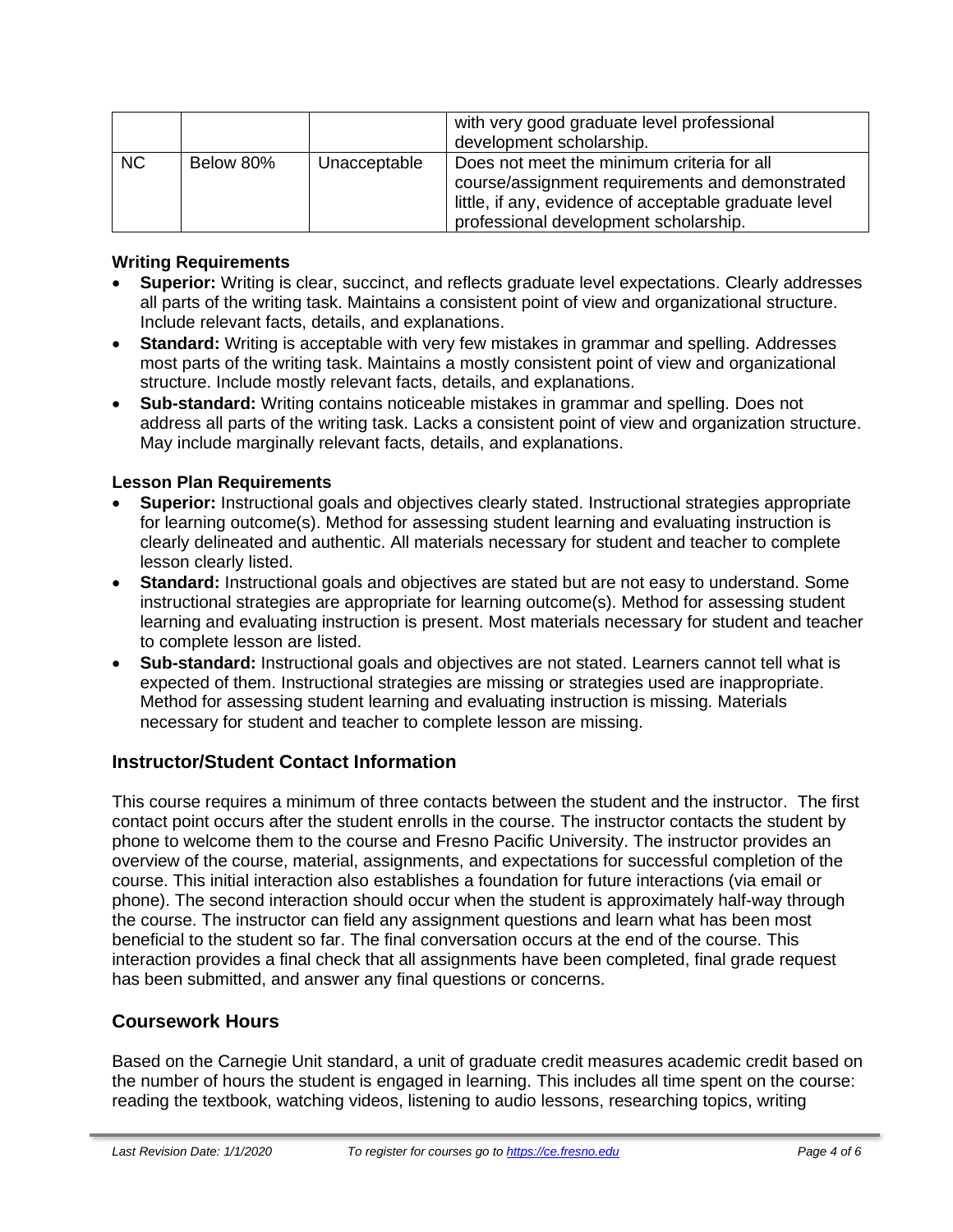papers, creating projects, developing lesson plans, posting to discussion boards, etc. Coursework offered for FPU Continuing Education graduate credit adheres to 45 hours per semester unit for the 900-level courses. Therefore, a student will spend approximately 135 hours on a typical 3-unit course.

# **Services for Students with Disabilities**

Students with disabilities are eligible for reasonable accommodations in their academic work in all classes. In order to receive assistance, the student with a disability must provide the Academic Support Center with documentation, which describes the specific disability. The documentation must be from a qualified professional in the area of the disability (i.e. psychologist, physician or educational diagnostician). Students with disabilities should contact the Academic Support Center to discuss academic and other needs as soon as they are diagnosed with a disability. Once documentation is on file, arrangements for reasonable accommodations can be made. For more information and for downloadable forms, please go to [https://www.fresno.edu/students/academic](https://www.fresno.edu/students/academic-support/services-students-disabilities)[support/services-students-disabilities.](https://www.fresno.edu/students/academic-support/services-students-disabilities)

# **Plagiarism and Academic Honesty**

All people participating in the educational process at Fresno Pacific University are expected to pursue honesty and integrity in all aspects of their academic work. Academic dishonesty, including plagiarism, will be handled per the procedures set forth in the Fresno Pacific University Catalogue <https://www.fresno.edu/students/registrars-office/academic-catalogs>

# **Technology Requirements**

To successfully complete the course requirements, course participants will need Internet access, can send and receive email, know how to manage simple files in a word processing program, and have a basic understanding of the Internet. Please remember that the instructor is not able to offer technical support. If you need technical support, please contact your Internet Service Provider.

# **Final Course Grade and Transcripts**

When all work for the course has been completed, students will need to logon to the Continuing Education website [\(https://ce.fresno.edu/my-account\)](https://ce.fresno.edu/my-account) and "Request Final Grade". Once the instructor receives the requests and submits the grade online, students may log back in to view their Final Grade Report or order transcripts online. Please allow at least two weeks for the final grade to be posted. For more information, see the Continuing Education Policies and Procedures at [https://ce.fresno.edu/ce-policies-and-procedures.](https://ce.fresno.edu/ce-policies-and-procedures)

# **University Policies and Procedures**

Students are responsible for becoming familiar with the information presented in the Academic Catalog and for knowing and observing all policies and procedures related to their participation in the university community. A summary of university policies may be found on the university website at [https://www.fresno.edu/students/registrars-office/academic-catalogs.](https://www.fresno.edu/students/registrars-office/academic-catalogs)